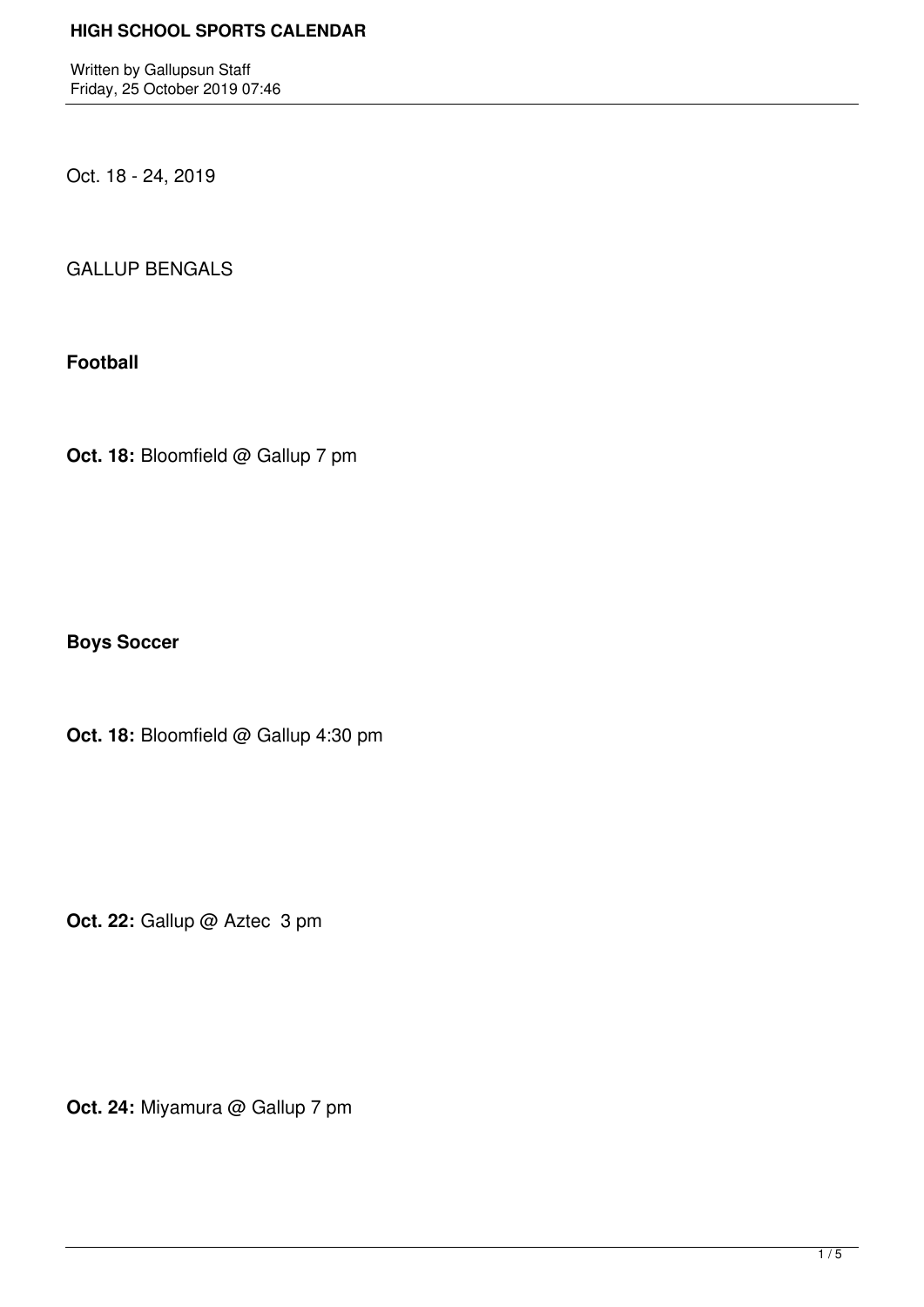Written by Gallupsun Staff Friday, 25 October 2019 07:46

#### **Girls Soccer**

**Oct. 22:** Aztec @ Gallup 3 pm

**Oct. 24:** Gallup @ Miyamura 5 pm

**Volleyball**

**Oct. 22:** Gallup @ Miyamura 6:30 pm

**Oct 24:** Bloomfield @ Gallup 4 pm

MIYAMURA PATRIOTS

**Football**

**Oct. 18:** Piedra Vista @ Miyamura 7 pm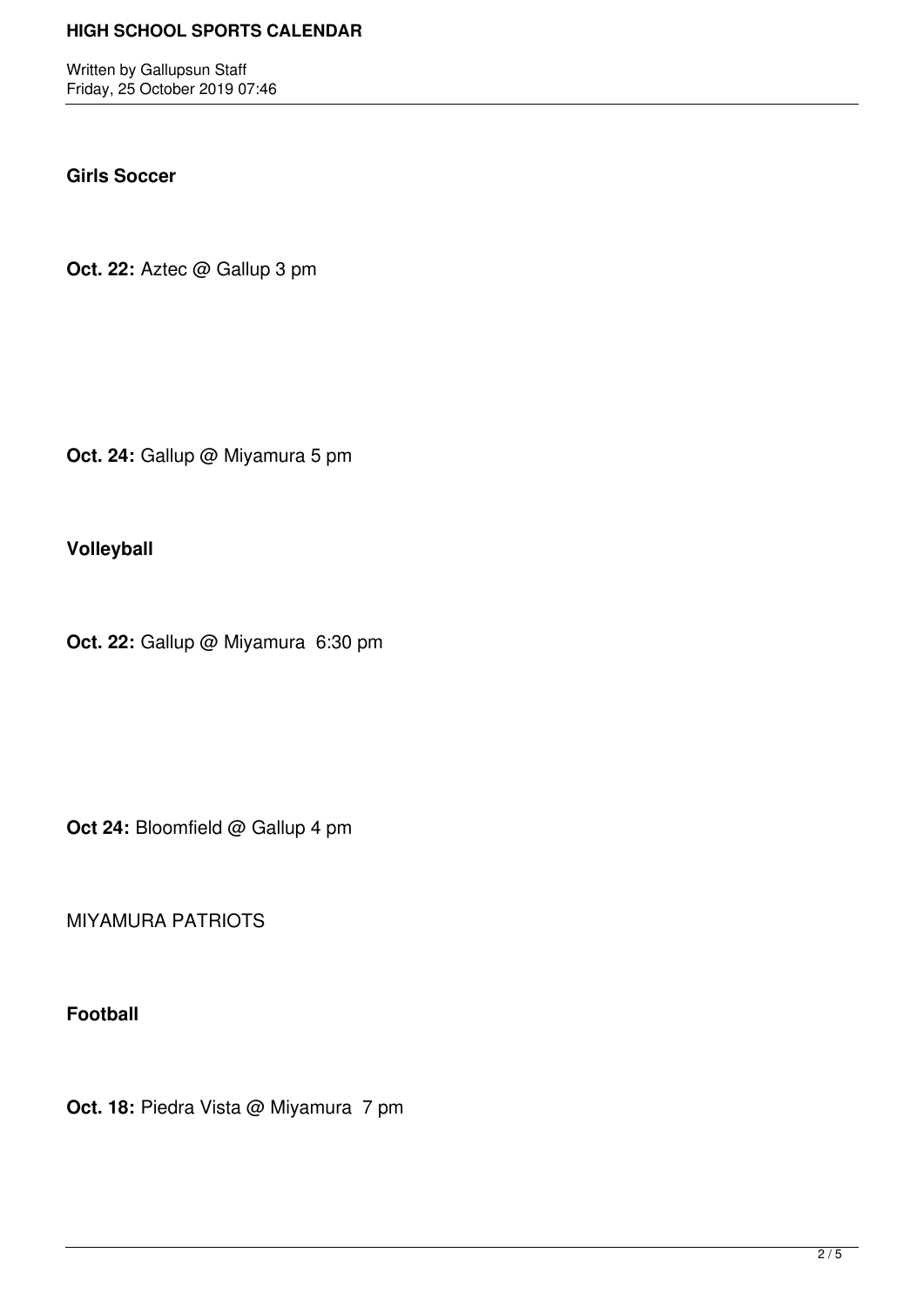Written by Gallupsun Staff Friday, 25 October 2019 07:46

# **Boys Soccer**

**Oct. 17:** Aztec @ Miyamura 3 pm

**Girls Volleyball**

**Oct 22:** Gallup @ Miyamura 6:30 pm

**Oct. 24:** Miyamura @ Kirtland Central 4 pm

REHOBOTH CHRISTIAN LYNX

**Boys Soccer**

**Oct. 18:** Moreno Valley @ Rehoboth 3 pm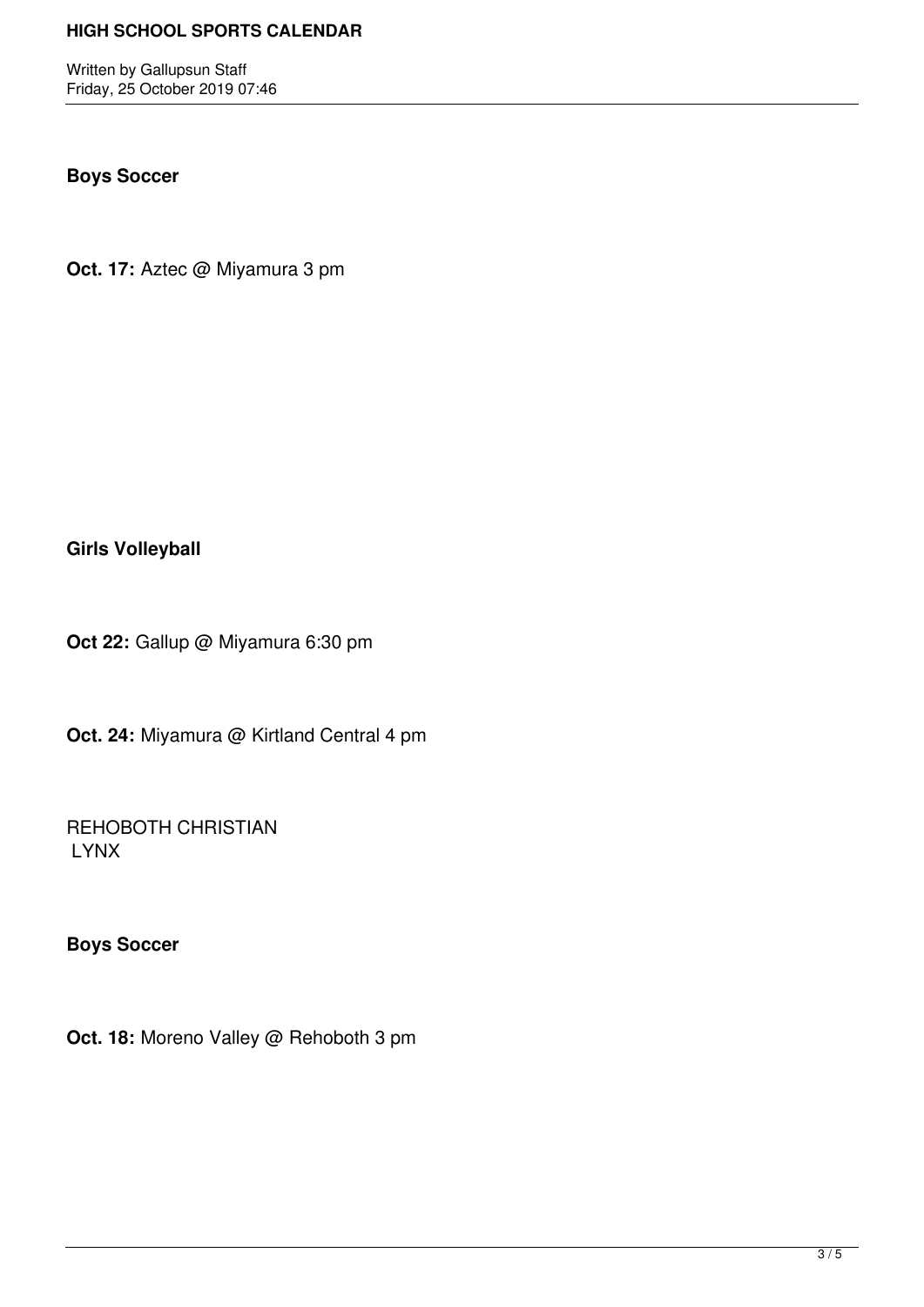Written by Gallupsun Staff Friday, 25 October 2019 07:46

**Oct. 22:** Rehoboth @ Tierra Encantada 4 pm

**Girls Volleyball**

**Oct. 18:** Dulce @ Rehoboth 5 pm

**Oct. 22:** Rehoboth @ Navajo Pine 5 pm

**Oct. 24:** Ramah @ Rehoboth 5 pm

WINGATE BEARS

**Football**

**Oct. 18:** Wingate @ Thoreau 7 pm